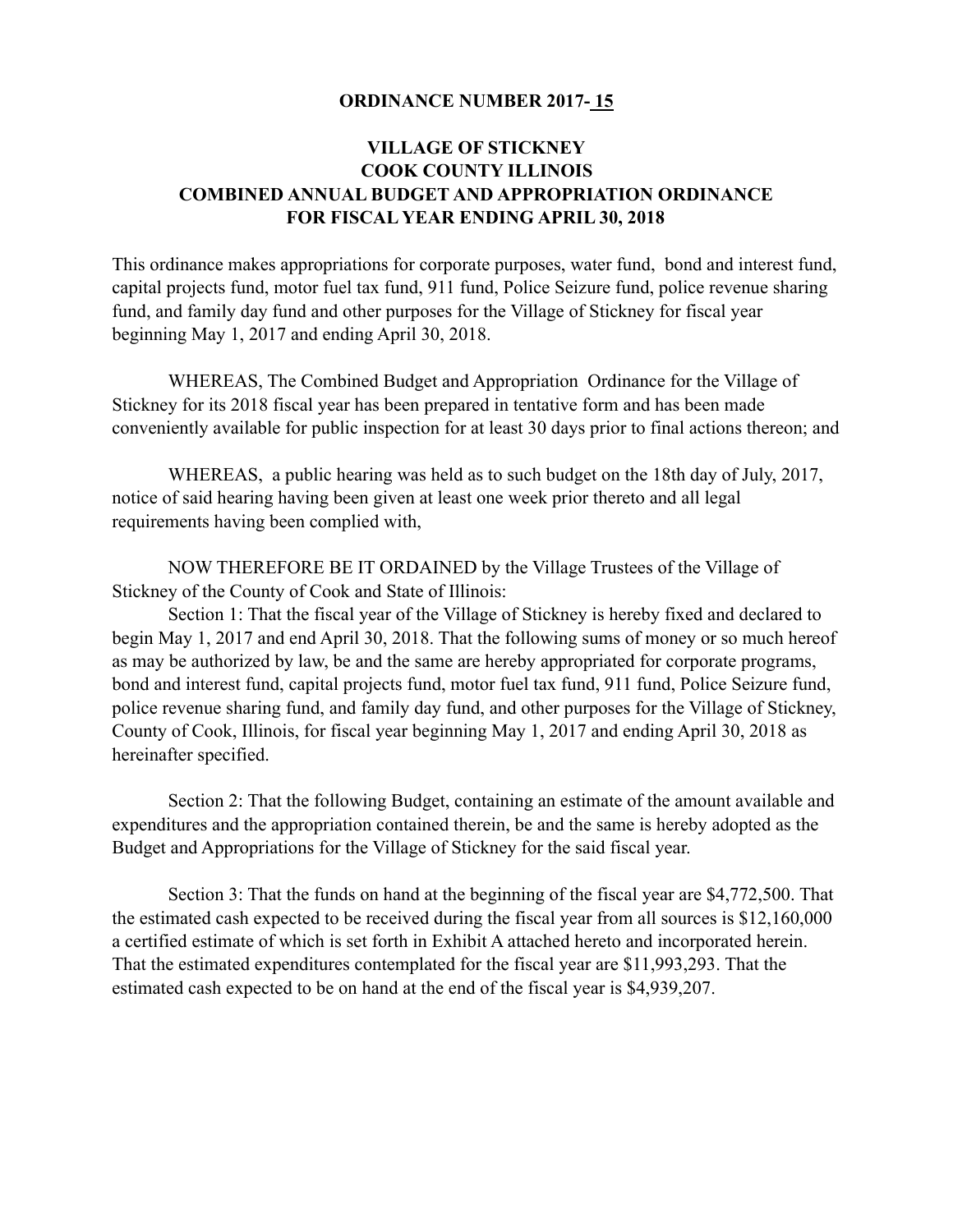Section 4: Amounts Budgeted and Appropriated by fund:

### **VILLAGE OF STICKNEY FYE 18 COMBINED ANNUAL BUDGET AND APPROPRIATION ORDINANCE SUMMARY**

| Estimated Cash on Hand May 1, 2017          | \$4,772,500  |
|---------------------------------------------|--------------|
| <b>Estimated Revenues</b>                   | 12,167,500   |
| <b>TOTAL AVAILABLE</b>                      | \$16,940,000 |
| Appropriated for General Fund               | 7,166,667    |
| Appropriated for Water Fund                 | 3,486,000    |
| Appropriated for Capital Projects Fund      | 367,000      |
| Appropriated for Motor Fuel Tax Fund        | 170,000      |
| Appropriated for Family Day Fund            | 20,000       |
| Appropriated for 911 Fund                   | 60,000       |
| Appropriated for Police Seizure Fund        | $\theta$     |
| Appropriated for Police Revenue Fund        | $\theta$     |
| Appropriated for Bond and Interest Fund     | 776,368      |
| <b>TOTAL APPROPRIATIONS</b>                 | \$12,046,035 |
| Estimated Cash on hand as of April 30, 2018 | \$4,893,96:  |

 Section 5: All unexpended balances of any items of any general appropriation made by this ordinance may be expended in making up any deficiency in any item or items in the same general appropriation made by this ordinance. All unexpended balances from annual appropriations of previous years are hereby re appropriated. That the invalidity of any item or section of this Ordinance will not affect the validity of the whole or any part thereof.

 Section 6: All miscellaneous receipts of revenue from all sources not herein expressly reserved or appropriated will be available to pay appropriations herein provided for, not payable out of specific funds herein appropriated. All unexpended balances of annual appropriations of previous fiscal years are hereby re appropriated.

 Section 7: This Ordinance will be in full force and effect from and after its passage, approval and publication according to law.

 Section 8: If any clause, sentence, paragraph or a part of this Ordinance be declared by a court of competent jurisdiction to be invalid, such decision will not affect the validity of the Ordinance as a whole or any part thereof other than the part so declared to be invalid.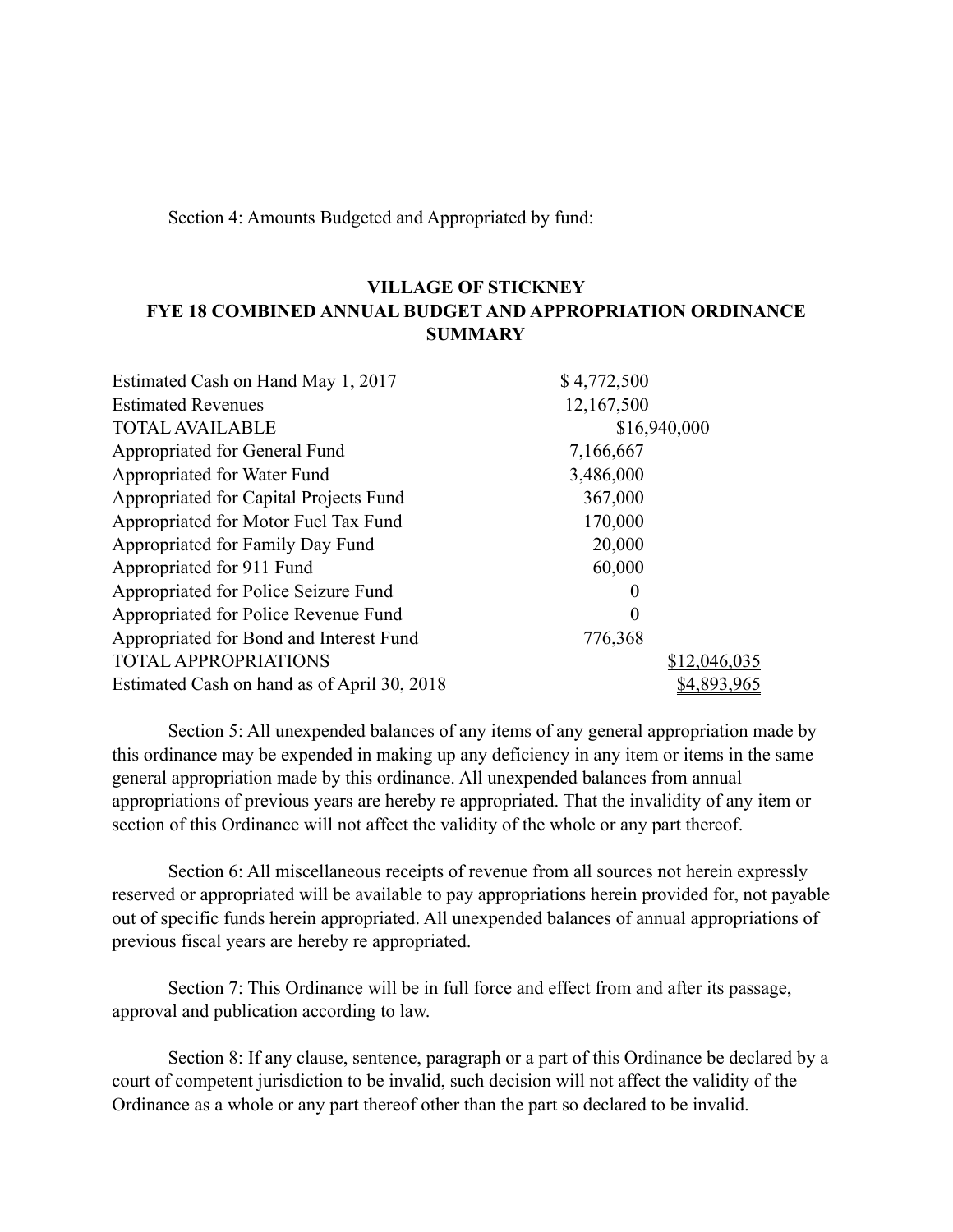PASSED this 18<sup>th</sup> day of July, 2017.

**AYES: Trustees Hrejsa, Kapolnek, Milenkovic, Savopoulos, Torres and White** 

**NAYS: None** 

**ABSENT: None** 

**ABSTENTION: None** 

APPROVED by me this 19<sup>th</sup> day of July, 2017.

**\_\_\_\_\_\_\_\_\_\_\_\_\_\_\_\_\_\_\_\_\_\_\_\_\_\_\_\_\_\_\_\_\_\_\_\_\_\_\_\_ Jeff Walik, President** 

**ATTESTED AND FILED in my office this 19th day of July , 2017.** 

**\_\_\_\_\_\_\_\_\_\_\_\_\_\_\_\_\_\_\_\_\_\_\_\_\_\_\_\_\_\_\_\_\_ Audrey McAdams, Village Clerk**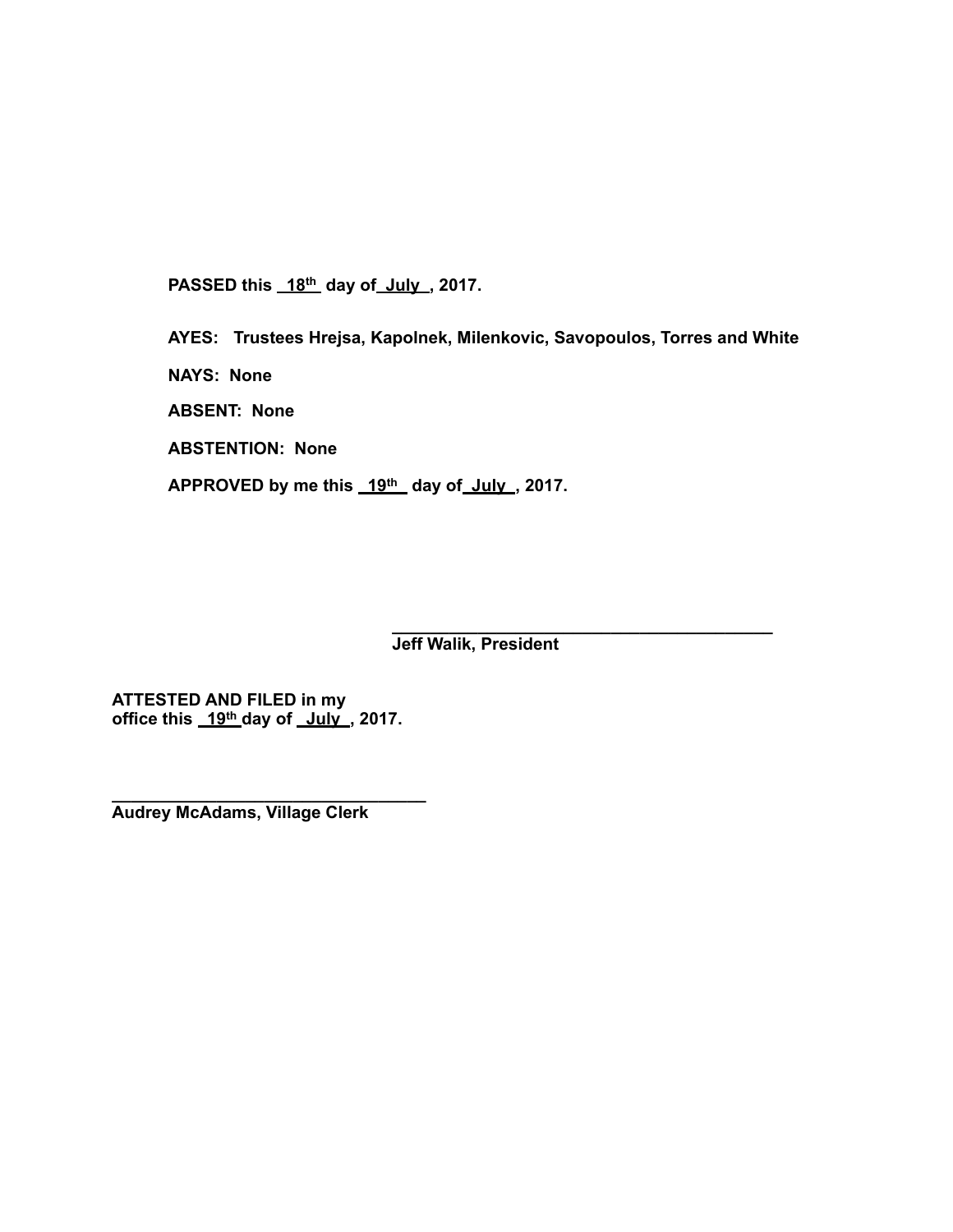## **EXHIBIT "A" CERTIFICATION OF ESTIMATED REVENUES**

| \$4,772,500                                                                                                                                                               |
|---------------------------------------------------------------------------------------------------------------------------------------------------------------------------|
| Unit Name: Village of Stickney, Cook County, Illinois<br>All Funds<br>Revenue estimates for fiscal year ending 4/30/18:<br>Estimated cash and investments balance 5/1/17: |

|              | A. Corporate Fund:         |             |
|--------------|----------------------------|-------------|
| $\mathbf{1}$ | <b>Real Estate Taxes</b>   | \$2,668,052 |
| 2.           | Corporate Replacement Tax  | 129,540     |
|              | 3. State Income Tax        | 969,228     |
|              | 4. Sales Tax               | 749,700     |
|              | 5. Race Track Admission    | 5,100       |
|              | 6. Race Track Parking Tax  | 5,100       |
|              | 7. Interest Income         | 2,152       |
|              | 8. Garbage Disposal Fees   | 265,200     |
|              | 9. Police Fines            | 239,700     |
|              | 10. Licenses-Business      | 124,440     |
|              | 11. Licenses-Liquor        | 15,300      |
|              | 12. License-Cigarette      | 306         |
|              | 13. Licenses-Tank          | 12,240      |
|              | 14. Licenses – Auto        | 76,500      |
|              | 15. Licenses-Truck         | 18,360      |
|              | 16. Licenses-Animal        | 3,264       |
|              | 17. License-Amuse/Machines | 30,600      |
|              | 18. Road and Bridge Tax    | 5,100       |
|              | 19. Permits-Building       | 91,800      |
|              | 20. Gasoline Tax           | 163,200     |
|              | 21. Video Gaming Tax       | 68,340      |
|              | 22. Utility Tax - Electric | 316,200     |
|              | 23. Utility Tax - Gas      | 418,200     |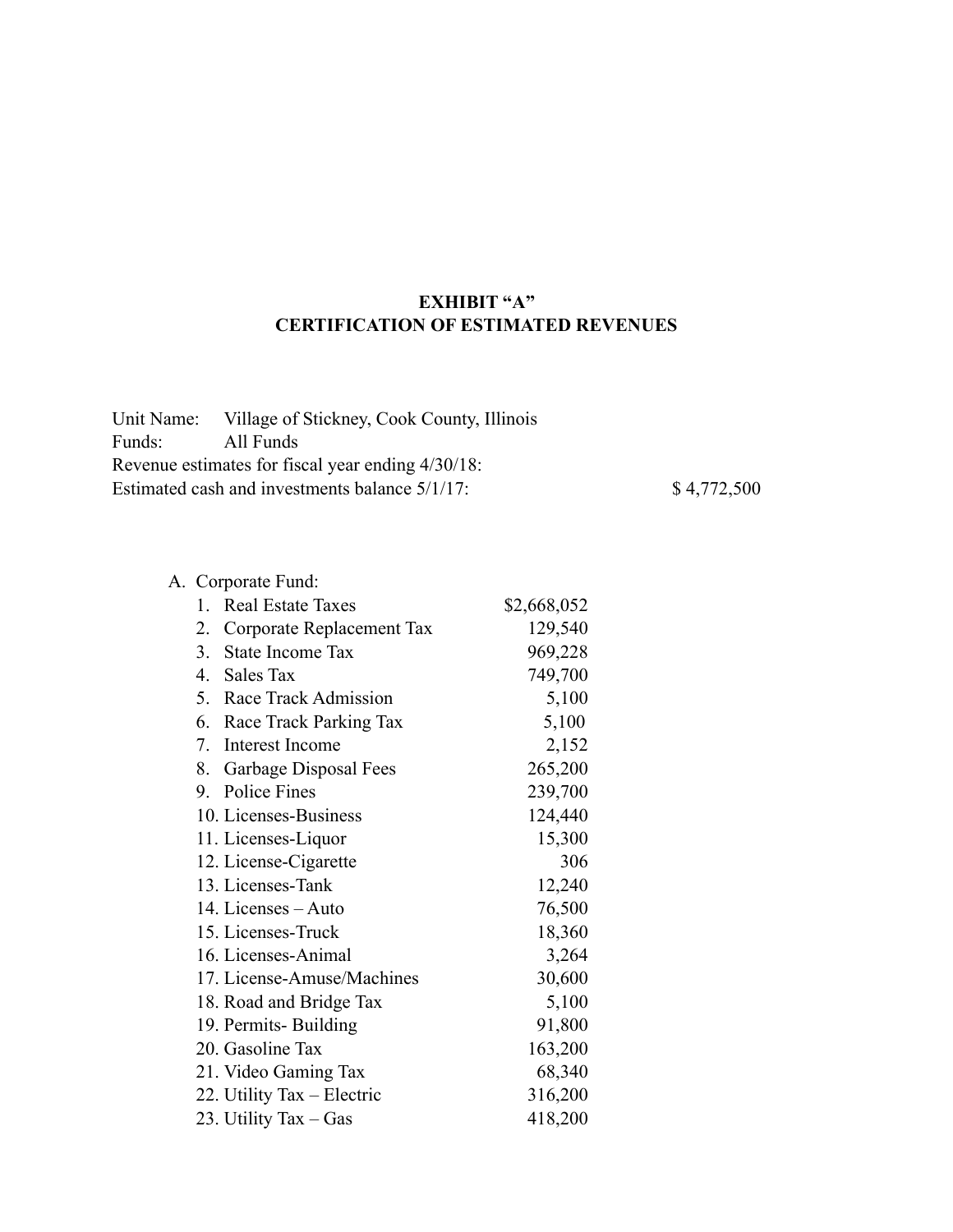|         | 24. Utility Tax Telephone          | 183,600          |
|---------|------------------------------------|------------------|
|         | 25. Franchise Tax                  | 56,100           |
|         | 26. Real Estate Transfer Tax       | 85,680           |
|         | 27. Entertainment Fees             | 3,060            |
|         | 28. Miscellaneous                  | 25,500           |
|         | 29. Special Events                 | 7,650            |
|         | 30. Parks and Recreations          | 7,650            |
|         | 31. License-Motorcycles            | 306              |
|         | 32. Real Estate Exempt Fees        | 2,040            |
|         | 33. Ambulance Fees                 | 147,900          |
|         | 34. Reimb Sidewalk Program         | 11,475           |
|         | 35. Real Estate Inspections        | 15,300           |
|         | 36. Grant Fire Dept                | 143,942          |
|         | 37. Rental of Tower                | 180,742          |
|         | 38. Miscellaneous Police           | 24,480           |
|         | 39. Miscellaneous Fire             | 15,300           |
|         | 40. Reserves                       |                  |
|         |                                    | 7,288,347        |
|         | B. Water Fund                      |                  |
|         | Water Billings – Residential<br>1. | 1,039,500        |
|         | 2. Water Billings - Commercial     | 336,000          |
|         | 3. Water Billings - Industrial     | 2,415,000        |
|         | 4. Miscellaneous                   | 37,500           |
|         | 5. Recycling                       | 1,800            |
|         | 6. Interest                        | <u>2,500</u>     |
|         |                                    | 3,832,300        |
|         | C. Capital Projects Fund           |                  |
|         | 1. Interest                        | 1,500            |
|         |                                    |                  |
|         | D. Motor Fuel Tax Fund             |                  |
|         | Motor Fuel Tax<br>$\mathbf{1}$     | 175,000          |
|         | 2. Interest                        | <u>500</u>       |
|         |                                    | 175,500          |
|         | E. Family Day Fund                 |                  |
|         | 1. Donations and Sponsorships      | 20,000           |
| $F_{-}$ | 911 Fund                           |                  |
|         | 1. 911 Surcharge                   | 60,000           |
|         | G. Police Seizure Fund             |                  |
|         | 1. Interest                        | 10               |
|         | H. Police Revenue Fund             |                  |
|         | 1.                                 | $\boldsymbol{0}$ |
| L       | Bond and Interest Fund             |                  |
|         | 1. Real Estate Taxes               | 782,293          |
|         | 2. Interest                        | <u>50</u>        |
|         |                                    | 782,343          |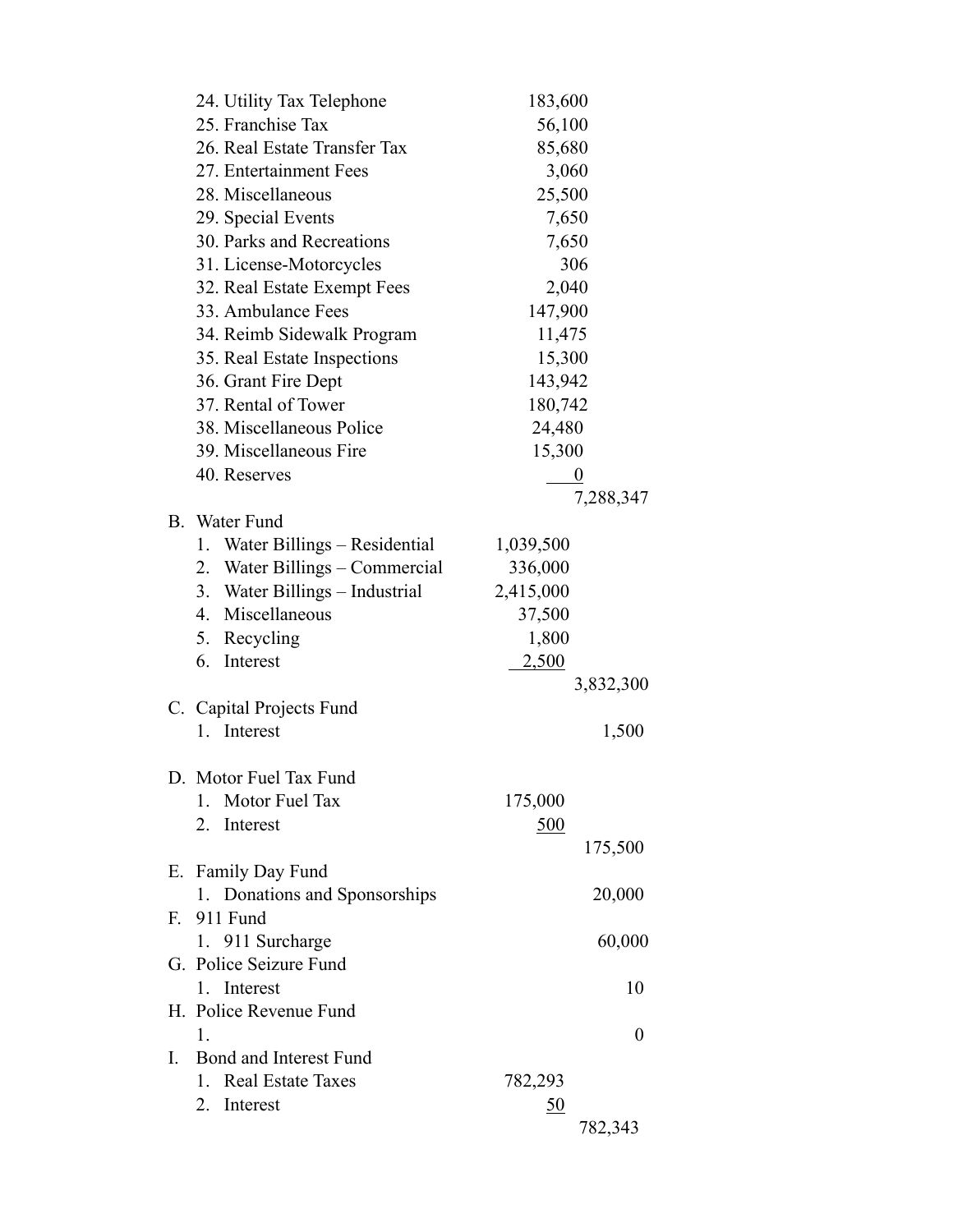## **CERTIFICATION**

I, Paul Nosek, Treasurer of the of the Village of Stickney, Cook County, Illinois, DO HEREBY CERTIFY that the above is a true estimate of the revenues anticipated to be received by this governmental unit in the fiscal year for the indicated funds.

Dated: \_\_\_\_\_\_\_\_\_\_\_\_\_\_\_\_\_\_\_\_ Treasurer: \_\_\_\_\_\_\_\_\_\_\_\_\_\_\_\_\_\_\_\_\_\_\_

STATE OF ILLINOIS ) ) SS. COUNTY OF COOK  $\qquad$  )

## **CERTIFICATION**

I, Audrey McAdams, do hereby certify that I am the duly qualified and acting Village Clerk of the Village of Stickney and the keeper of the records and files of the Village of Stickney, Cook County, Illinois.

I further certify that the foregoing is a true, full and complete copy of Ordinance No. entitled "Combined Annual Budget and Appropriation Ordinance for Fiscal year Ending April 30, 2018", said ordinance having been adopted at a regular meeting of the Village Board held on the 18th day of July, 2017 at which meeting a quorum was present.

Given under my hand and official seal at Village of Stickney, Cook County, Illinois this 18th day of July 2017.

 $\mathcal{L}_\text{max}$  and  $\mathcal{L}_\text{max}$  are the set of the set of the set of the set of the set of the set of the set of the set of the set of the set of the set of the set of the set of the set of the set of the set of the set o

(SEAL)

Audrey McAdams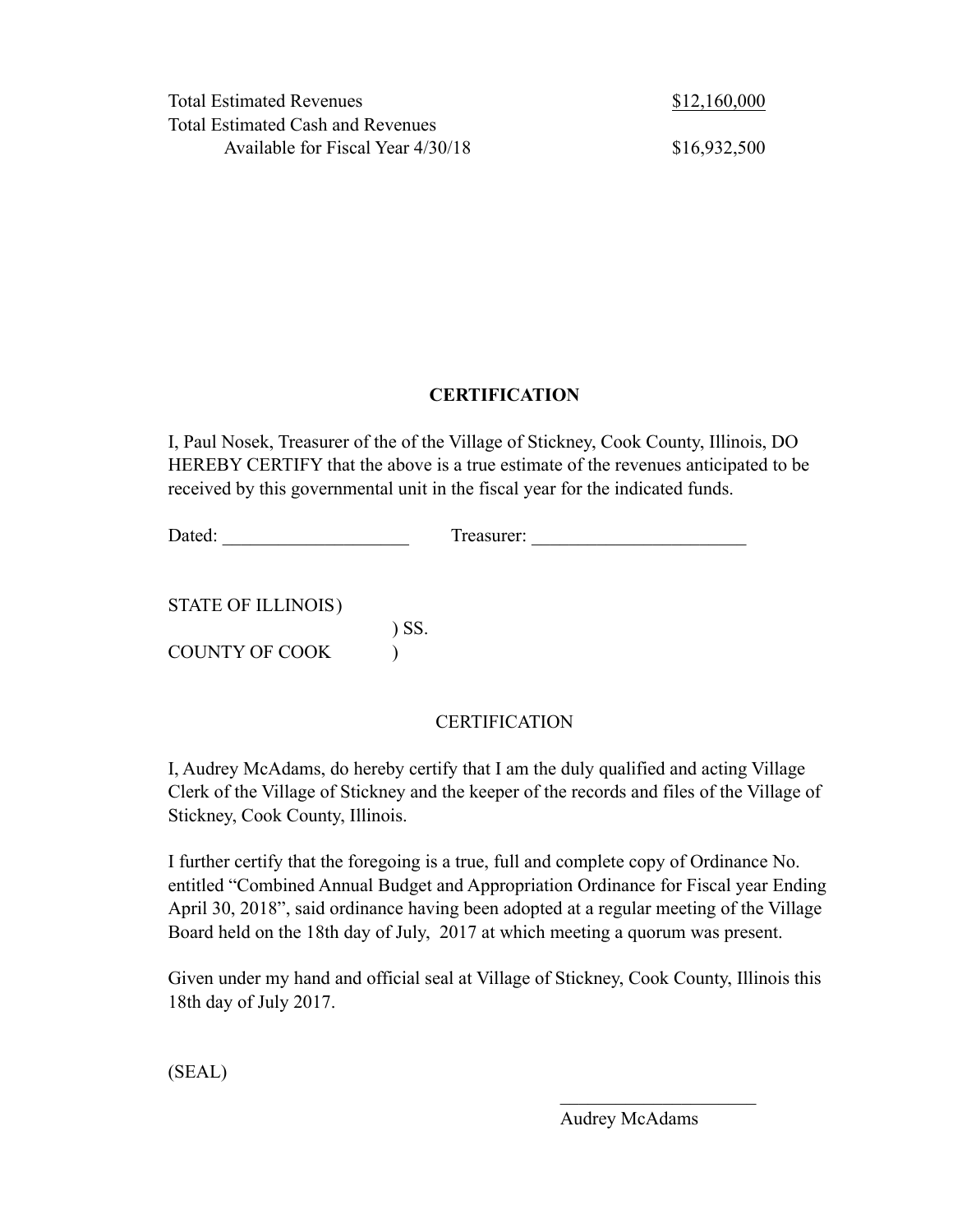Village of Stickney Cook County, Illinois

## **GENERAL FUND**

## **Executive and Legislative Department**

| Salary of Village President   | \$21,500  |
|-------------------------------|-----------|
| Salary of Village Trustees    | \$43,200  |
| Salary of Liquor Commissioner | \$3,500   |
| Salary of Village Clerk       | \$17,000  |
| Lobbyist                      | \$36,000  |
|                               | \$121,200 |

# **Administrative Department**

| Salary of Treasurer/Collector       | \$50,000  |
|-------------------------------------|-----------|
| Salary of Office Clerks             | \$103,350 |
| Salary of Building Inspectors       | \$20,000  |
| Cost of Electrical Inspector        | \$6,500   |
| Police and Fire Commission          | \$6,000   |
| Police and Fire Commission Expenses | \$2,000   |
| Postage/Stationery                  | \$8,000   |
| <b>Purchase License Supplies</b>    | \$6,000   |
| $Dues - IML$                        | \$2,000   |
| Printing & Publishing               | \$5,500   |
| <b>Cost of Financial Statements</b> | \$1,620   |
| <b>Employee Insurance</b>           | \$35,000  |
| Computer Maintenance/Support        | \$12,000  |
| Zoning Board Expense                | \$1,000   |
| <b>Review and Record Ordinances</b> | \$2,200   |
| Cost of Plumbing Inspector          | \$2,200   |
| <b>WCMC Membership Expense</b>      | \$9,000   |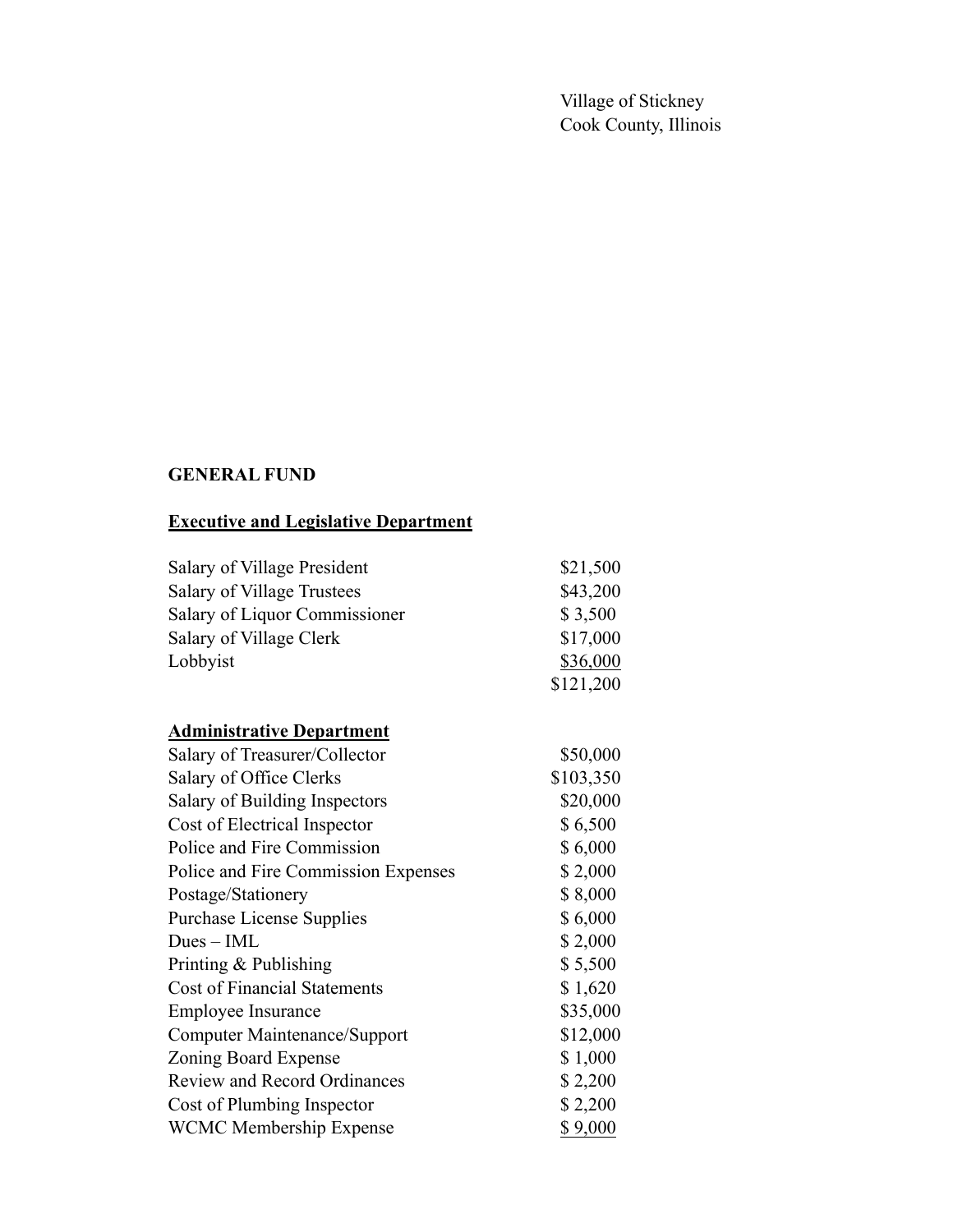\$75,000

| <b>PROFESSIONAL SERVICES</b> |  |
|------------------------------|--|
| Legal Fees                   |  |
| Village Prosecutor           |  |

| Village Prosecutor             | \$9,000   |
|--------------------------------|-----------|
| <b>Other Professional Fees</b> | \$4,000   |
| <b>Engineering Services</b>    | \$8,000   |
| Lobbyist                       | \$8,400   |
|                                | \$104,400 |
|                                |           |

## **POLICE DEPARTMENT**

| Salary of Police Chief                      | \$99,000    |
|---------------------------------------------|-------------|
| Salary of Deputy Chief                      | \$96,300    |
| Salaries of Sergeants                       | \$378,200   |
| Salaries of Patrolman                       | \$792,100   |
| Salaries of Special Police                  | \$177,000   |
| <b>Salaries of Radio Clerks</b>             | \$346,000   |
| Salary of Ordinance Officer                 | \$36,720    |
| Cost of Maintenance Motor Equipment         | \$40,000    |
| Cost of Maintenance Communication Equipment | \$30,000    |
| Office Supplies                             | \$5,000     |
| <b>Operating Expense/Equipment/Supplies</b> | \$20,000    |
| Motor Fuel Costs                            | \$40,000    |
| <b>Education and Training</b>               | \$15,000    |
| <b>Employee Insurance</b>                   | \$360,000   |
| Maintenance of Gun Range                    | \$3,000     |
| Clothing Allowance                          | \$17,650    |
| Adjudication                                | \$42,000    |
| <b>Computer Maintenance</b>                 | \$27,570    |
| Animal Control Contract                     | 500<br>\$   |
| <b>Adjudication Hearing Officer</b>         | \$9,000     |
| Police Holiday Pay                          | \$95,000    |
|                                             | \$2,630,040 |

### **FIRE DEPARTMENT**

| \$99,000  |
|-----------|
| \$45,000  |
| \$832,215 |
| \$20,000  |
| \$72,000  |
| \$72,000  |
| \$10,000  |
| \$28,800  |
|           |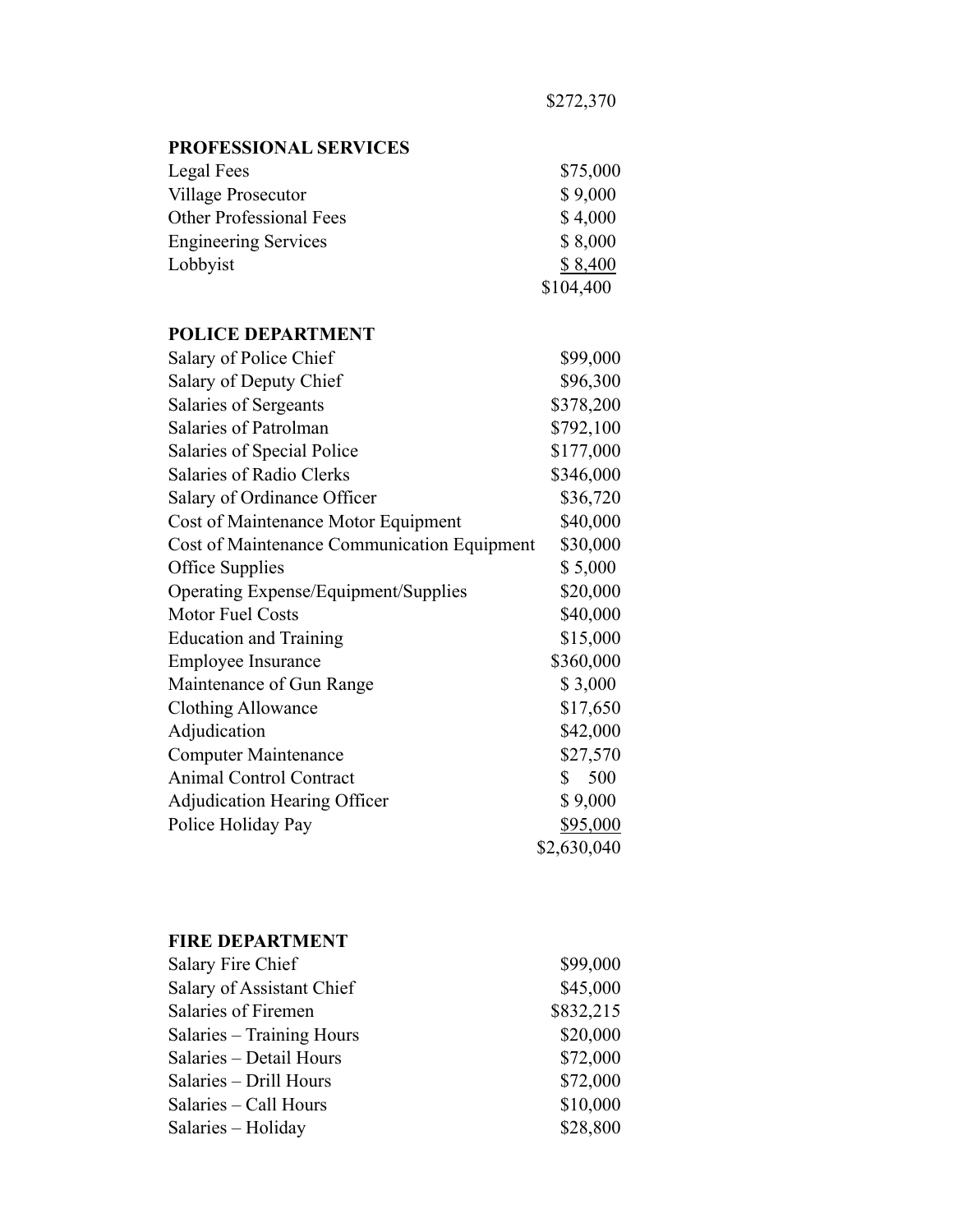| \$36,000    |
|-------------|
| \$10,000    |
| \$12,000    |
| \$12,000    |
| \$55,000    |
| \$10,000    |
| \$24,000    |
| \$18,950    |
| \$25,000    |
| \$35,000    |
| \$32,000    |
| \$17,000    |
| \$12,000    |
| \$15,000    |
| \$48,000    |
| \$1,542,965 |
|             |

## **PUBLIC WORKS DEPARTMENT**

| <b>Salary Village Supervisor</b>        | \$47,500  |
|-----------------------------------------|-----------|
| Office Supplies                         | \$1,000   |
| <b>Materials Repairing Streets</b>      | \$7,000   |
| <b>Materials Repairing Alley</b>        | \$15,000  |
| <b>Repairing Public Works</b>           | \$5,000   |
| Repair Public Walks 50/50               | \$25,000  |
| Trimming/Removal of Trees               | \$75,000  |
| Repairs/Maintenance Motor Equipment     | \$23,000  |
| Computer Maintenance/Service            | \$3,000   |
| <b>Traffic Regulations Street Signs</b> | \$10,000  |
| <b>Material Street Snow Removal</b>     | \$5,000   |
| Maintenance Supplies                    | \$4,000   |
| Purchase/Repair Maintenance Equipment   | \$7,000   |
| <b>Energy Maintenance/Repairs Alley</b> | \$65,000  |
| Maintenance of Private Property         | \$6,000   |
|                                         | \$298,500 |
|                                         |           |

#### **PUBLIC BUILDINGS & GROUNDS**

| Janitorial Services           | \$22,500 |
|-------------------------------|----------|
| Heating/Electric Village Hall | \$7,000  |
| <b>Telephone Services</b>     | \$50,000 |
| Maintenance/Repairs Buildings | \$50,000 |
| Purchase of Supplies          | \$8,000  |
| Security and Fire System      | \$22,000 |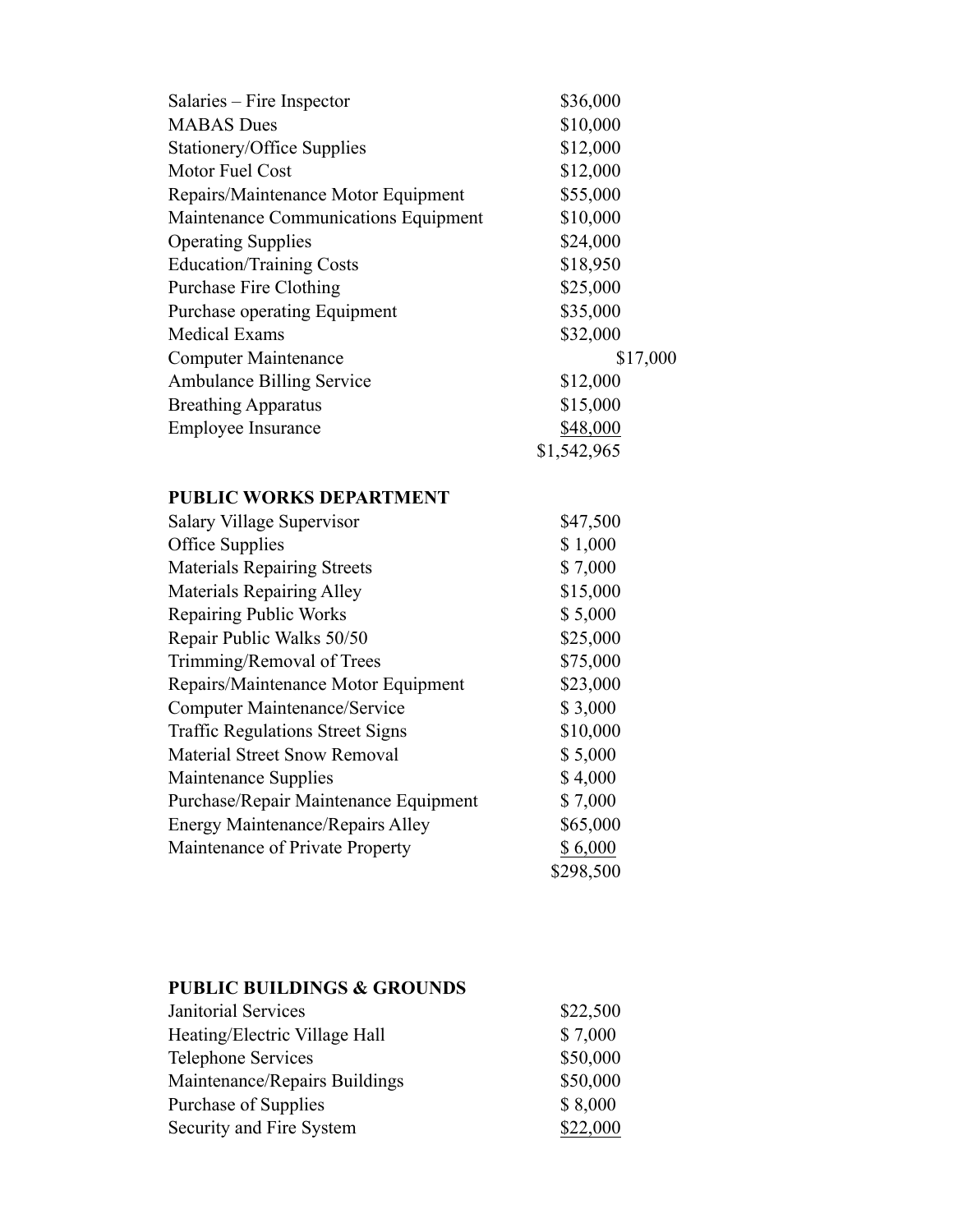| <b>MISCELLANEOUS</b>                                                                                                                                                                    |                                            |
|-----------------------------------------------------------------------------------------------------------------------------------------------------------------------------------------|--------------------------------------------|
| Contingency                                                                                                                                                                             | \$7,500                                    |
| <b>SANITATION DEPARTMENT</b>                                                                                                                                                            |                                            |
| <b>Salaries Public Works</b>                                                                                                                                                            | \$375,000                                  |
| Maintenance/Repair Motor Equipment                                                                                                                                                      | \$70,000                                   |
| <b>Motor Fuel Purchase</b>                                                                                                                                                              | \$25,000                                   |
| Materials and Supplies                                                                                                                                                                  | \$3,500                                    |
| Disposal Service Charge                                                                                                                                                                 | \$5,000                                    |
| Uniforms                                                                                                                                                                                | \$12,000                                   |
| Employee Insurance                                                                                                                                                                      | \$112,000                                  |
| <b>Medical Exams</b>                                                                                                                                                                    | \$1,000                                    |
| <b>Purchase Containers/Recycling Bins</b>                                                                                                                                               | \$10,000                                   |
|                                                                                                                                                                                         | \$613,500                                  |
| <b>INSURANCE</b>                                                                                                                                                                        |                                            |
| Insurance                                                                                                                                                                               | \$216,000                                  |
| <b>AUDITING</b>                                                                                                                                                                         |                                            |
| <b>Auditing Service</b>                                                                                                                                                                 | \$12,500                                   |
| <b>MUNICIPAL RETIREMENT</b>                                                                                                                                                             |                                            |
| <b>Municipal Retirement</b>                                                                                                                                                             | \$138,000                                  |
| FICA/MEDICARE Tax Expense                                                                                                                                                               | \$175,000                                  |
| <b>Unemployment Taxes</b>                                                                                                                                                               | \$7,500                                    |
|                                                                                                                                                                                         | \$320,500                                  |
| <b>POLICE PENSION</b>                                                                                                                                                                   |                                            |
| <b>Police Pension Contribution</b>                                                                                                                                                      | \$794,692                                  |
|                                                                                                                                                                                         |                                            |
|                                                                                                                                                                                         |                                            |
|                                                                                                                                                                                         |                                            |
|                                                                                                                                                                                         | \$5,000                                    |
|                                                                                                                                                                                         |                                            |
|                                                                                                                                                                                         |                                            |
|                                                                                                                                                                                         | \$7,500                                    |
|                                                                                                                                                                                         | \$5,000                                    |
| <b>PARKS AND RECREATION</b><br><b>Salaries</b><br><b>Stickney Recreation Center</b><br>Maintenance & Supplies<br><b>Activities</b><br>Equipment<br><b>Stickney Baseball Association</b> | \$2,500                                    |
|                                                                                                                                                                                         | \$1,500                                    |
| <b>Stickney Golden Agers</b><br><b>Stickney Senior Citizens</b><br>Transfer to Family Day                                                                                               | \$25,000<br>\$15,000<br>\$1,500<br>\$7,500 |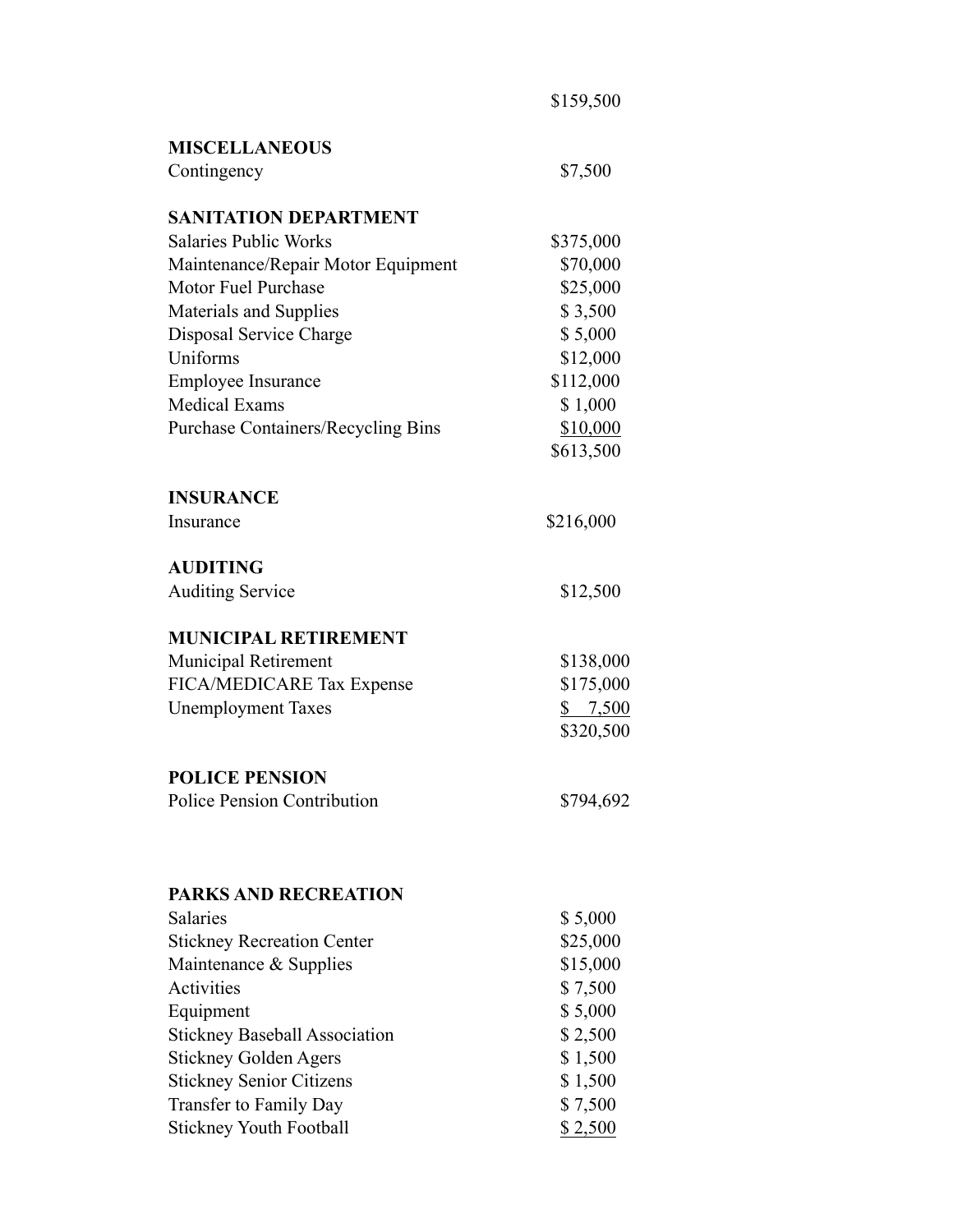\$73,000

# **TOTAL GENERAL FUND EXPENSES \$7,166,667**

| <b>WATER FUND</b>                    |               |
|--------------------------------------|---------------|
| Purchase of Water                    | \$2,200,000   |
| <b>Electric Power Reservoir</b>      | \$<br>35,000  |
| Purchase Meters & Systems            | \$<br>30,000  |
| Purchase Materials & Supplies        | \$<br>5,000   |
| <b>Contractual Reports System</b>    | \$110,000     |
| Salary of Supervisor                 | \$<br>45,000  |
| <b>Upgrade of Computer</b>           | \$<br>7,500   |
| <b>Salaries Water Department</b>     | \$200,000     |
| Salary Treasurer/Collector           | \$<br>51,000  |
| <b>Salaries Office Clerks</b>        | \$104,000     |
| Office Supplies/Postage              | \$<br>6,000   |
| <b>Telephone Services</b>            | \$<br>12,000  |
| Maintenance Repair Office Equipment  | \$<br>2,500   |
| Maintenance Repair Pumping Station   | \$<br>130,000 |
| <b>Auditing Service</b>              | \$<br>12,500  |
| Purchase operating Equipment         | \$<br>1,000   |
| Motor Fuel Costs                     | \$<br>3,000   |
| Maintenance/Repair Motor Equipment   | \$<br>3,000   |
| Insurance                            | \$<br>54,000  |
| <b>Purchase Heating Fuel</b>         | \$<br>2,000   |
| <b>Employee Insurance</b>            | \$<br>112,000 |
| <b>IMRF</b>                          | \$<br>38,500  |
| Contingencies                        | \$<br>5,000   |
| Purchase/Installation Fire Hydrants  | \$<br>30,000  |
| <b>Computer Maintenance</b>          | \$<br>4,000   |
| <b>Lead Treatments/Water Samples</b> | \$<br>7,000   |
| Sewers-Cleaning                      | \$<br>15,000  |
| Sewers-Repairs & Maintenance         | \$<br>100,000 |
| <b>Unemployment Tax</b>              | \$<br>1,000   |
| <b>FICA/MEDICARE Tax</b>             | \$<br>25,000  |
| Water main repairs                   | \$<br>20,000  |
| Depreciation                         | \$<br>115,000 |
|                                      | \$3,486,000   |
|                                      |               |
| <b>BOND &amp; INTEREST FUND</b>      |               |

| Interest           | \$331,368 |
|--------------------|-----------|
| Principal on Bonds | \$445,000 |
|                    | \$776,368 |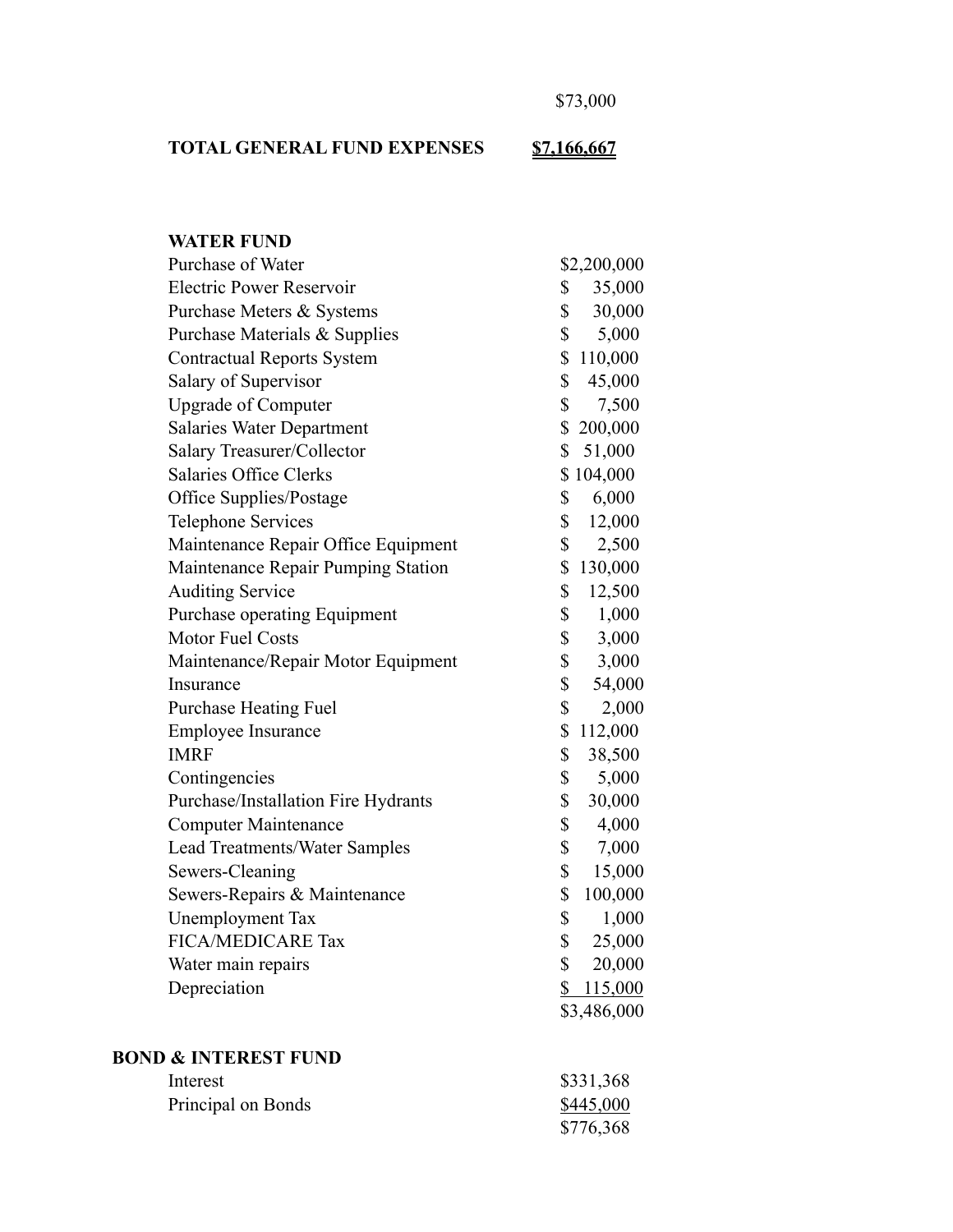## **CAPITAL PROJECTS FUND**

| 2 Police Vehicles                       | \$65,000            |
|-----------------------------------------|---------------------|
| <b>Accounting Software</b>              | \$40,000            |
| Network Consolidation and upgrade       | \$15,000            |
| F350 Pickup - Public Works              | \$67,000            |
| Kabota machine - Public Works           | \$20,000            |
| Video Camera upgrades                   | \$20,000            |
| <b>Stairs at Police Department</b>      | \$140,000           |
|                                         | \$367,000           |
| <b>MOTOR FUEL TAX FUND</b>              |                     |
| Maintenance – Salt                      | \$50,000            |
| Construction                            | \$120,000           |
|                                         | \$170,000           |
| <b>EMERGENCEY TELEPHONE SYSTEM FUND</b> |                     |
| Maintenance of Systems                  | \$60,000            |
| <b>1505 ACCOUNT</b>                     |                     |
|                                         | $\mathbb{S}$        |
| <b>POLICE REVENUE SHARING</b>           |                     |
|                                         | \$                  |
| <b>FAMILY DAY FUND</b>                  |                     |
| <b>Family Day Expenditures</b>          | \$20,000            |
| <b>TOTAL ALL FUNDS</b>                  | <u>\$12,046,034</u> |

| <b>SUMMARY</b>                              |             |
|---------------------------------------------|-------------|
| General Fund                                |             |
| <b>Executive and Legislative Department</b> | \$121,200   |
| <b>Administration Department</b>            | \$272,370   |
| <b>Professional Services</b>                | \$104,400   |
| Police Department                           | \$2,630,040 |
| Fire Department                             | \$1,542,965 |
| <b>Public Works Department</b>              | \$298,500   |
| Public Buildings and Grounds                | \$159,500   |
|                                             |             |